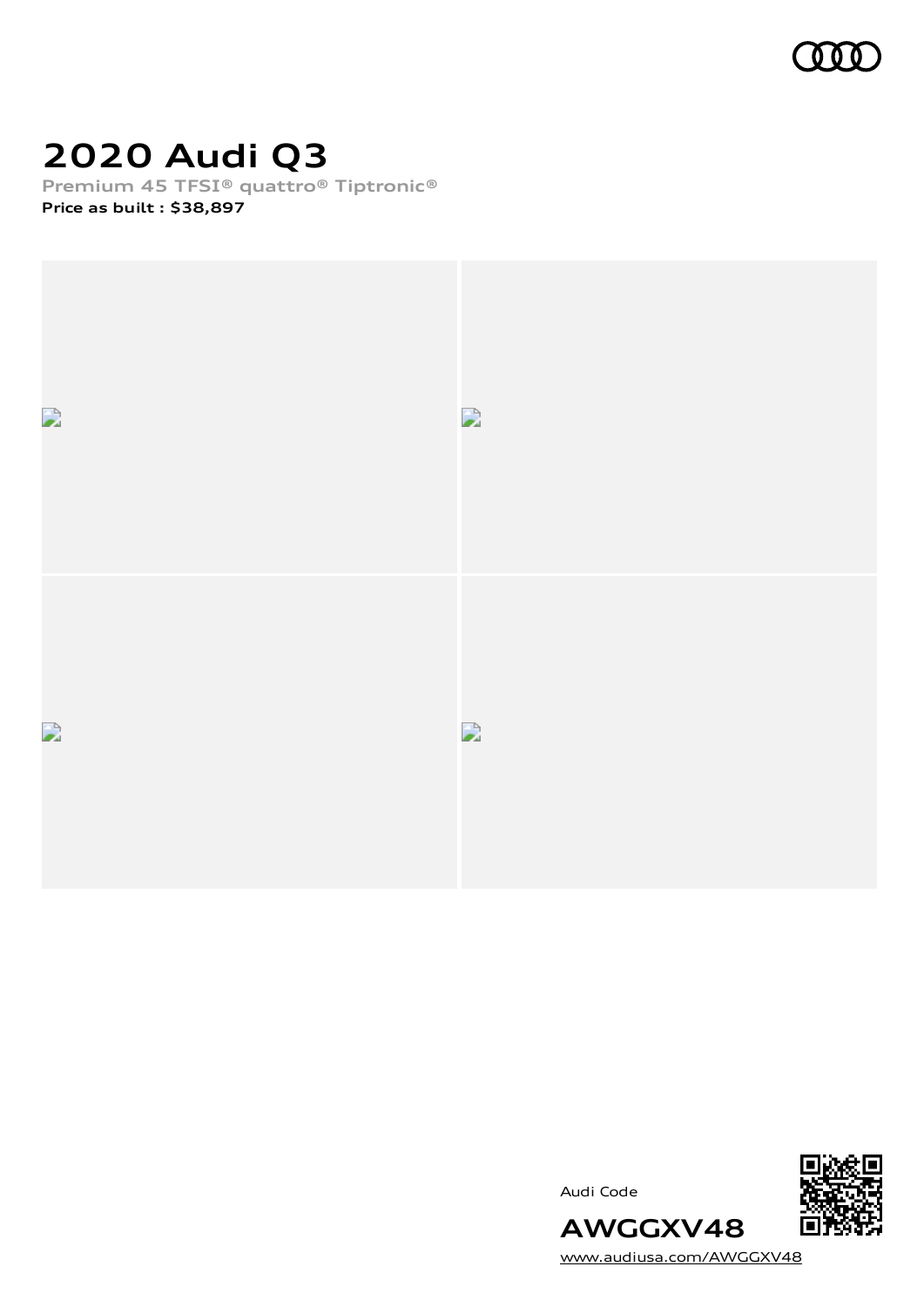### **Summary**

#### **Audi 2020 Audi Q3** Premium 45 TFSI® quattro® Tiptronic®

**Price as buil[t](#page-10-0)** \$38,897

#### **Exterior colour**

Ibis White

### $\overline{\phantom{a}}$

#### **Further Information**

|                 | N٥           |
|-----------------|--------------|
| Mileage         | 16,746 miles |
| Type of vehicle | Used car     |

**Warranty**

#### **Interior colour**

| Seats     | Pearl Beige  |
|-----------|--------------|
| Dashboard | Black        |
| Carpet    | Black        |
| Headliner | Lunar Silver |

#### **Audi Code** AWGGXV48

**Your configuration on www.audiusa.com**

[www.audiusa.com/AWGGXV48](https://www.audiusa.com/AWGGXV48)

**Commission number** 4559e19c0a0e097166f6

### **Technical Specifications**

| Engine type                  | 2.0-liter four-cylinder                       |
|------------------------------|-----------------------------------------------|
| stroke                       | Displacement/Bore and 1,984/82.5 x 92.8 cc/mm |
| Torque                       | 258 lb-ft@rpm                                 |
| Top track speed              | 130 mph mph $1$                               |
| Acceleration (0 - 60<br>mph) | 7.0 seconds seconds                           |
| Recommended fuel             | Regular                                       |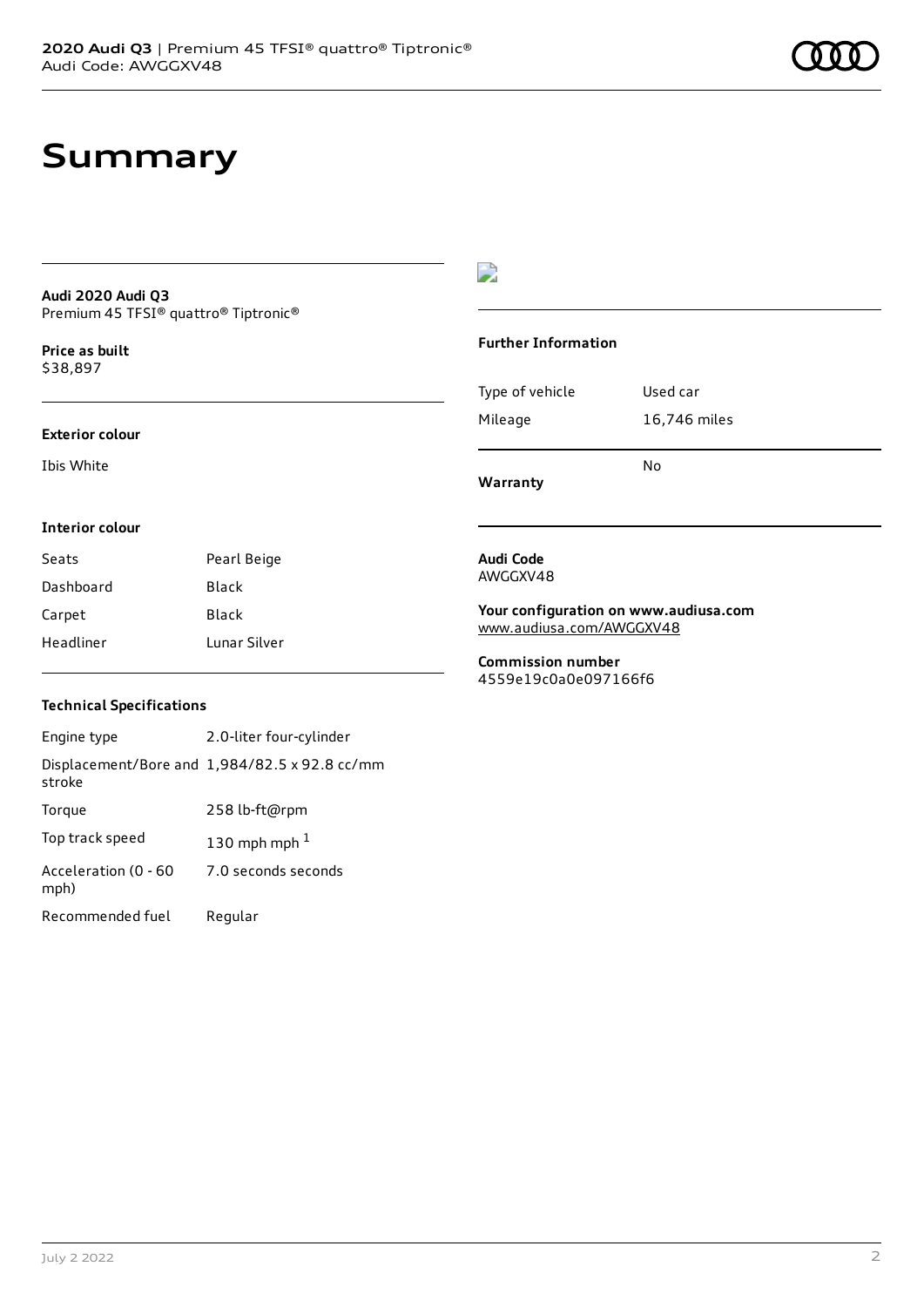# **Equipment**

Ibis White

Garage door opener (Homelink®)

Audi advanced key-keyless start, stop and entry

Convenience package

Parking system plus

Audi side assist and Audi lane assist

SiriusXM® with 90-day All Access trial subscription



1<sup>1</sup> HomeLink.



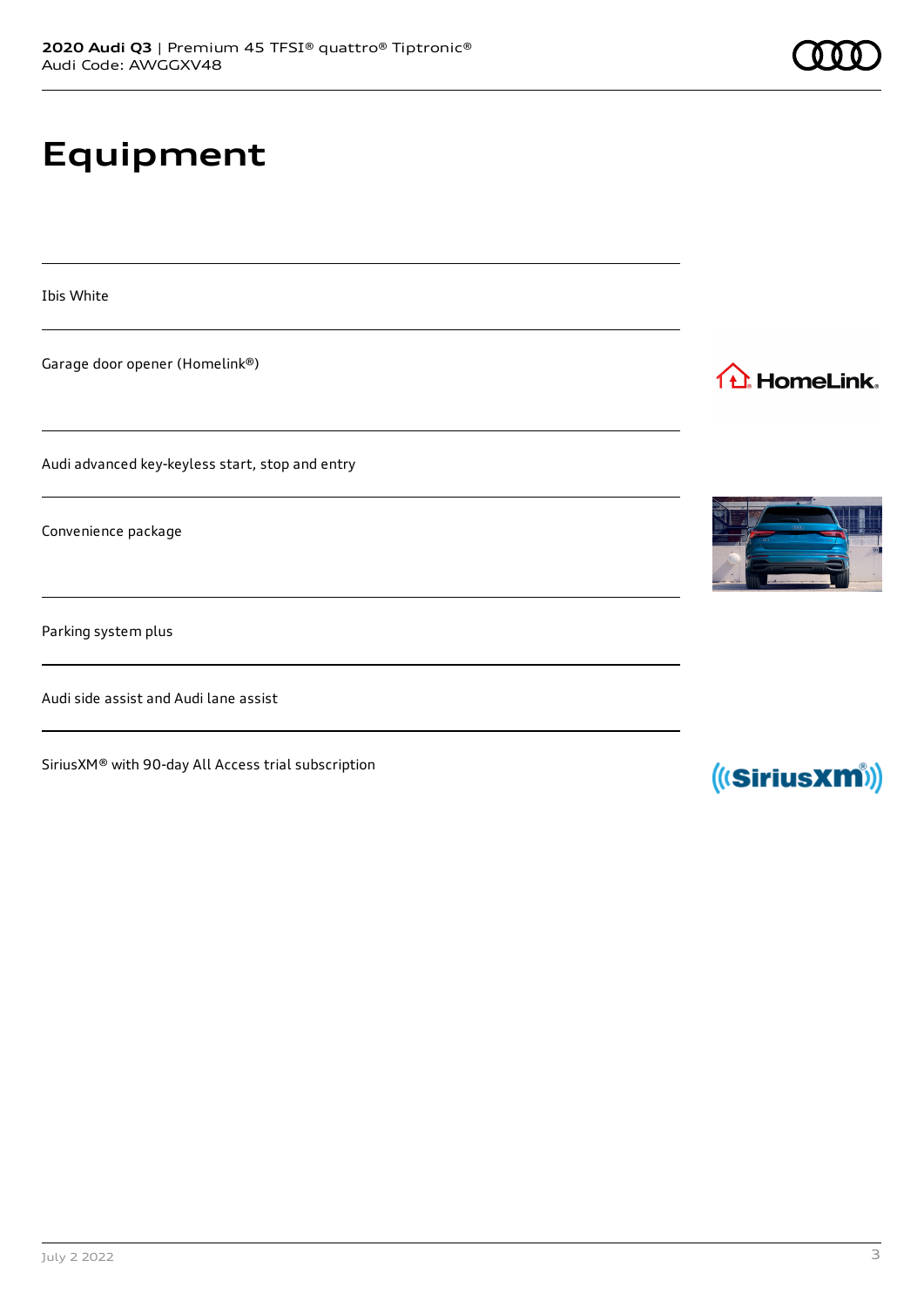### **Standard features**

### **Safety and Security**

| 3B7             | Lower Anchors and Tethers for Children<br>(LATCH) in rear seats |
|-----------------|-----------------------------------------------------------------|
| 7K6             | Tire-pressure monitoring system                                 |
| 4X3             | Head/thorax side airbags                                        |
| 8N6             | Light/rain sensor                                               |
| 4UB             | Driver and front-passenger advanced airbags                     |
| 1AS             | Electronic stabilisation program ESP                            |
| UH1             | Electromechanical parking brake                                 |
| 8T2             | Cruise control with coast, resume and<br>accelerate features    |
| 6Y2             | Top speed electronically limited to 130 mph                     |
| 4H <sub>5</sub> | Electronic child locks                                          |
| 1 N 3           | Power steering                                                  |

#### **Exterior**

| 1D8             | Provision for towing bracket                     |
|-----------------|--------------------------------------------------|
| 6XD             | Power-adjustable heated exterior side<br>mirrors |
| 1S1             | Vehicle tool kit and vehicle jack                |
| 3S1             | Aluminum roof rails                              |
| 5]1             | Tailgate roof spoiler                            |
| 8EX             | LED headlights                                   |
| 8TB             | Rear fog lights                                  |
| H87             | 235/55 R18 all-season tires                      |
| 8VM             | LED taillights with dynamic indicators           |
| 47 <sub>B</sub> | Aluminum trim around exterior windows            |
| C3I             | 18" 5-arm design wheels                          |
|                 |                                                  |

### 7M0 Door sill inlays KH5 Three-zone automatic climate control system 4L2 Interior mirror QQ0 Interior lighting 1XW Three-spoke multifunction steering wheel 7HC Extended leather package 6E3 Front center armrest 4E7 Luggage compartment lid, electrically

**Interior**

QE1 Storage package

3FU Panoramic sunroof

QJ1 Aluminium interior package

- opening and closing 5KR Rear seat bench/backrest, split-folding with center armrest and cup holder N1M Leather seat covers
- 4A3 Heated front seats
- 5MA Micrometallic Silver inlays

### **Infotainment and Driver Assistance**

| UG5  | Hill descent control                                                                                      |
|------|-----------------------------------------------------------------------------------------------------------|
| 6K2. | Audi pre sense® front with pedestrian<br>protection                                                       |
| 2H6  | Audi drive select                                                                                         |
| 7W1  | Audi pre sense <sup>®</sup> basic                                                                         |
| UT2. | Audi smartphone interface including Apple<br>CarPlay® and Google™ Android Auto™ for<br>compatible devices |
| KA2  | Rear view camera                                                                                          |

### **(1/2)**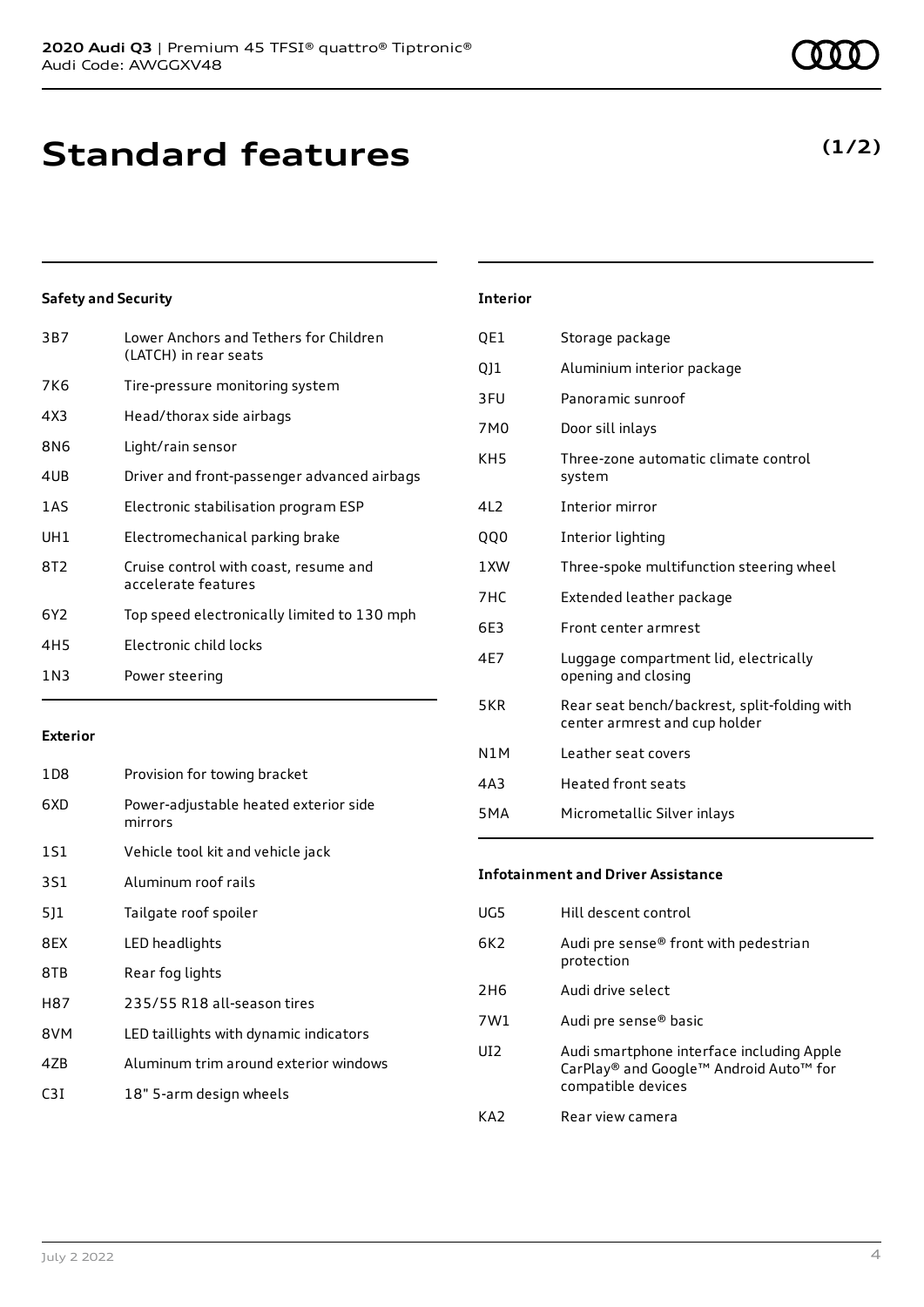**(2/2)**

### **Standard features**

### **Infotainment and Driver Assistance**

| 8G1 | High beam assistant |
|-----|---------------------|
| 9VD | Audi sound system   |

- 9S0 Digital instrument cluster 10.25"
- I8V MMI® radio plus
- QH1 Voice dialogue system
- 9ZX BLUETOOTH wireless technology preparation for mobile phone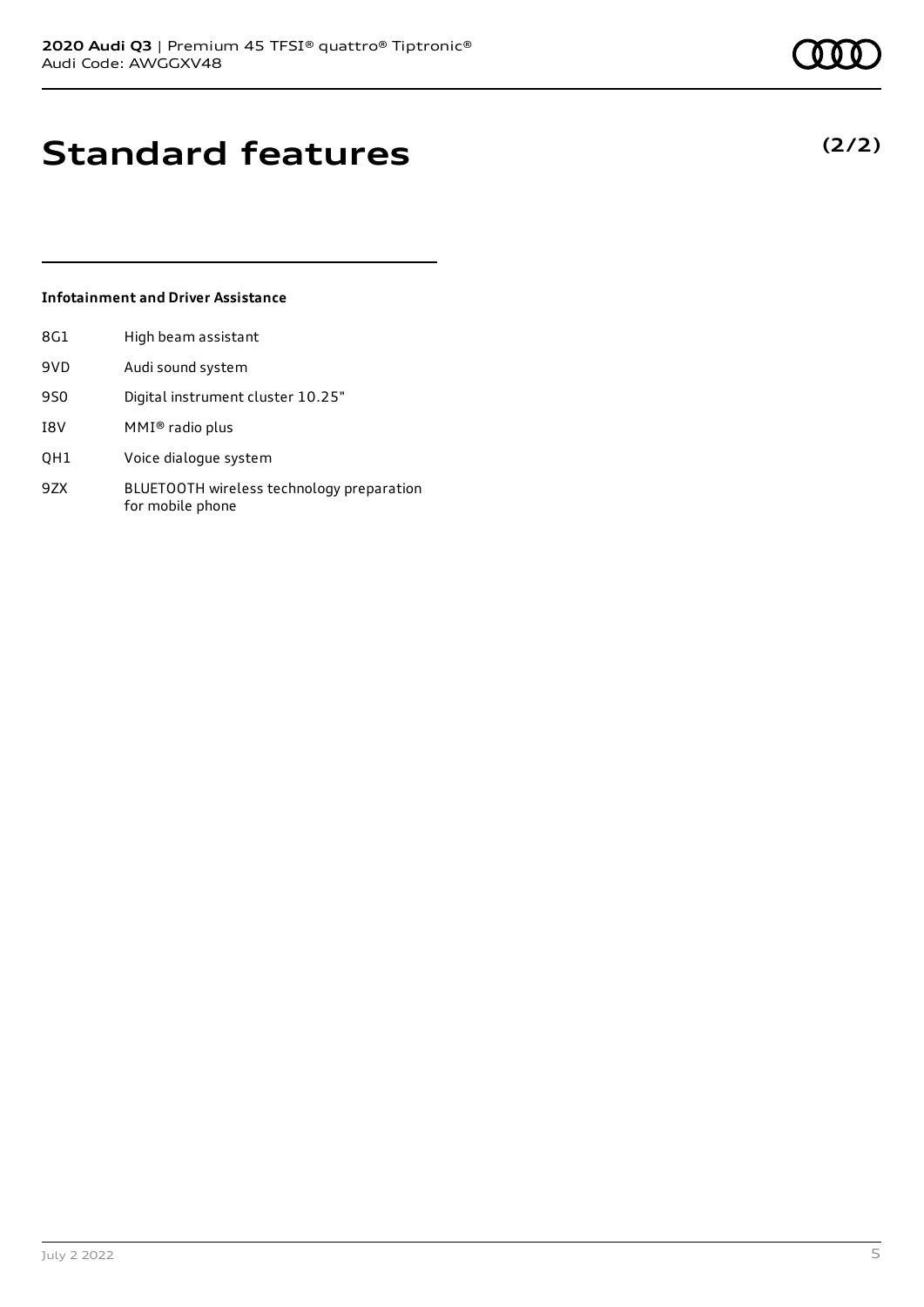# **Dealer remarks**

\*AWD, \*Audi Certification Inspected and Eligible, \*Convenience Plus Package, \*LED Headlights, \*Panoramic Roof, \*Leather Interior, \*Heated Seats, \*Back-Up Camera, \*Blind Spot Monitor, \*Bluetooth, \*18 Wheel Package, 10 Speakers, 4-Wheel Disc Brakes, ABS brakes, Alarm w/Motion Sensor, AM/FM radio, Audi Advanced Key, Audi Parking System Plus, Audi Side Assist, Audi smartphone interface (Apple CarPlay/Android Auto), Auto High-beam Headlights, Automatic temperature control, Convenience Package, Delay-off headlights, Electronic Stability Control, Exterior Parking Camera Rear, Front Bucket Seats, Front Center Armrest, Fully automatic headlights, Heated door mirrors, Heated Front Bucket Seats, Heated front seats, HomeLink Garage Door Opener, Illuminated entry, Leather Seating Surfaces, Leather Shift Knob, Leather steering wheel, Panic alarm, Power door mirrors, Power driver seat, Power Liftgate, Power moonroof, Power windows, Radio data system, Radio: Audi Sound System, Rain sensing wipers, Rear fog lights, Rear window wiper, Remote keyless entry, Roof rack: rails only, SiriusXM All Access Service, Speed control, Split folding rear seat, Spoiler, Steering wheel mounted audio controls, Telescoping steering wheel, Tilt steering wheel, Traction control, Turn signal indicator mirrors, Variably intermittent wipers, Wheels: 18 5-Arm Design.

Clean CARFAX. 2020 Audi Q3 Premium quattro 8-Speed Automatic with Tiptronic

Odometer is 4016 miles below market average!

Call and schedule your test drive today 314-301-1712. We are located just East of 270 on 11830 Olive Blvd, Creve Coeur Mo 63141.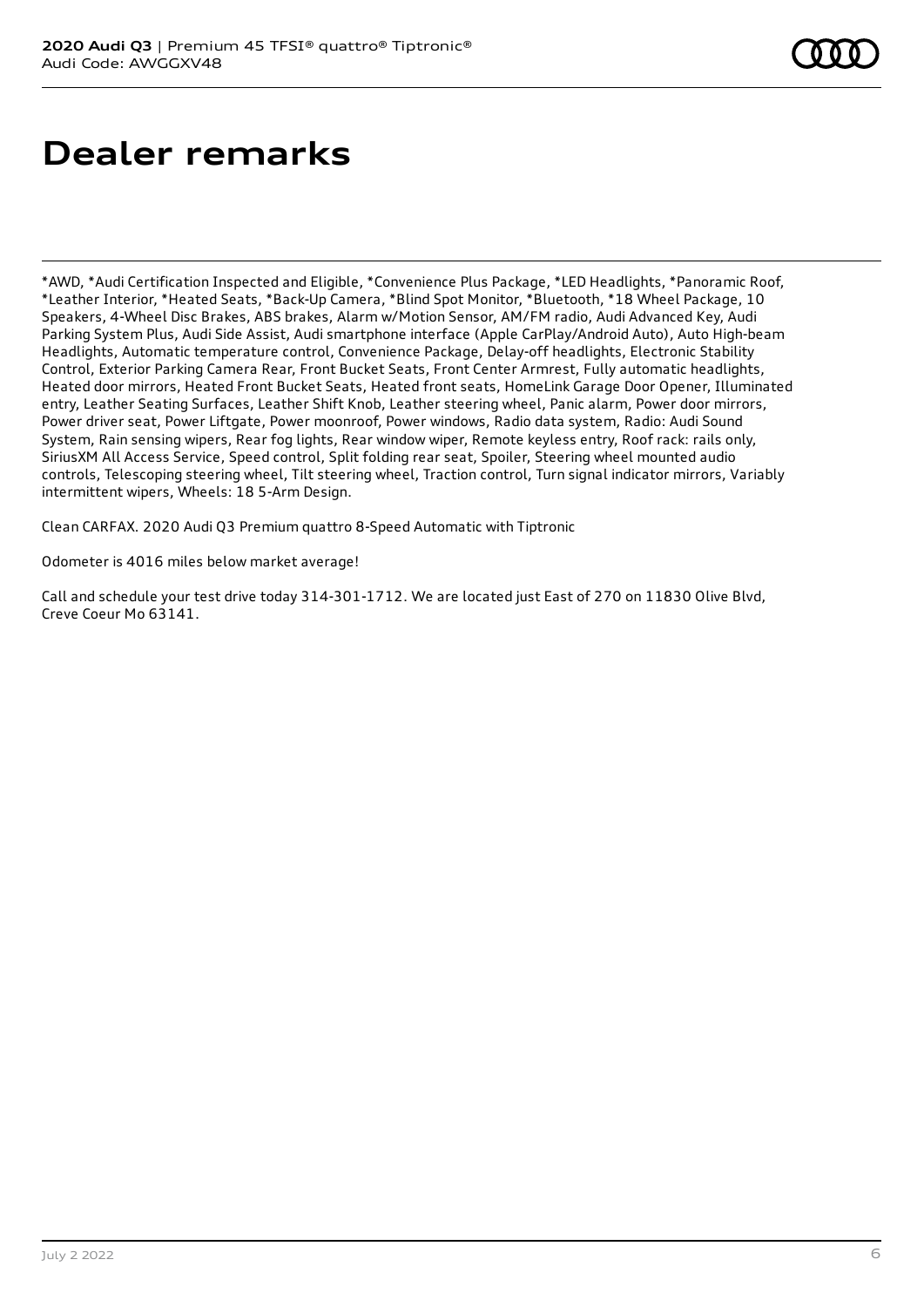# **Technical Specifications**

### **Engineering | Performance**

| Engine type                                 | 2.0-liter four-cylinder                              |
|---------------------------------------------|------------------------------------------------------|
| Power Level                                 | 45                                                   |
| Displacement                                | 2.01                                                 |
| Max. output ps/hp                           | 228 @ rpm                                            |
| Torque                                      | 258 lb-ft@rpm                                        |
| Valvetrain                                  | 16-valve DOHC                                        |
| Acceleration (0 - 60<br>mph)                | 7.0 seconds seconds                                  |
| Engine block                                | Cast-iron                                            |
| Induction/fuel injection Turbocharged/TFSI® |                                                      |
| Cylinder head                               | Aluminum-alloy                                       |
| stroke                                      | Displacement/Bore and $1,984/82.5 \times 92.8$ cc/mm |
| Top track speed <sup>1</sup>                | 130 mph mph                                          |

### **Transmission | Drivetrain**

| Gear ratios: 8th                  | 0.672:1                                                      |
|-----------------------------------|--------------------------------------------------------------|
| Gear ratios: 6th                  | 1.000:1                                                      |
| Gear ratios: 7th                  | 0.808:1                                                      |
| Gear ratios: Reverse              | 3.993:1                                                      |
| Drivetrain type                   | quattro® all-wheel drive                                     |
| Gear ratios: Final Drive 2.237: 1 |                                                              |
| Gear ratios: 4th                  | 1.433:1                                                      |
| Transmission                      | Eight-speed Tiptronic <sup>®</sup> automatic<br>transmission |
| Gear ratios: 5th                  | 1.205:1                                                      |
| Gear ratios: 2nd                  | 3.144:1                                                      |
| Gear ratios: 3rd                  | 1.950:1                                                      |
| Gear ratios: 1st                  | 5.590:1                                                      |

#### **Steering**

| Steering type                             | Electromechanical power steering<br>system |
|-------------------------------------------|--------------------------------------------|
| Turning diameter, curb-38.4 ft<br>to-curb |                                            |

#### **Suspension**

| Front axle | MacPherson strut front suspension |
|------------|-----------------------------------|
| Rear axle  | Four-link rear suspension         |

**Electrical system**

Alternator 140A

Battery 360A/69Ah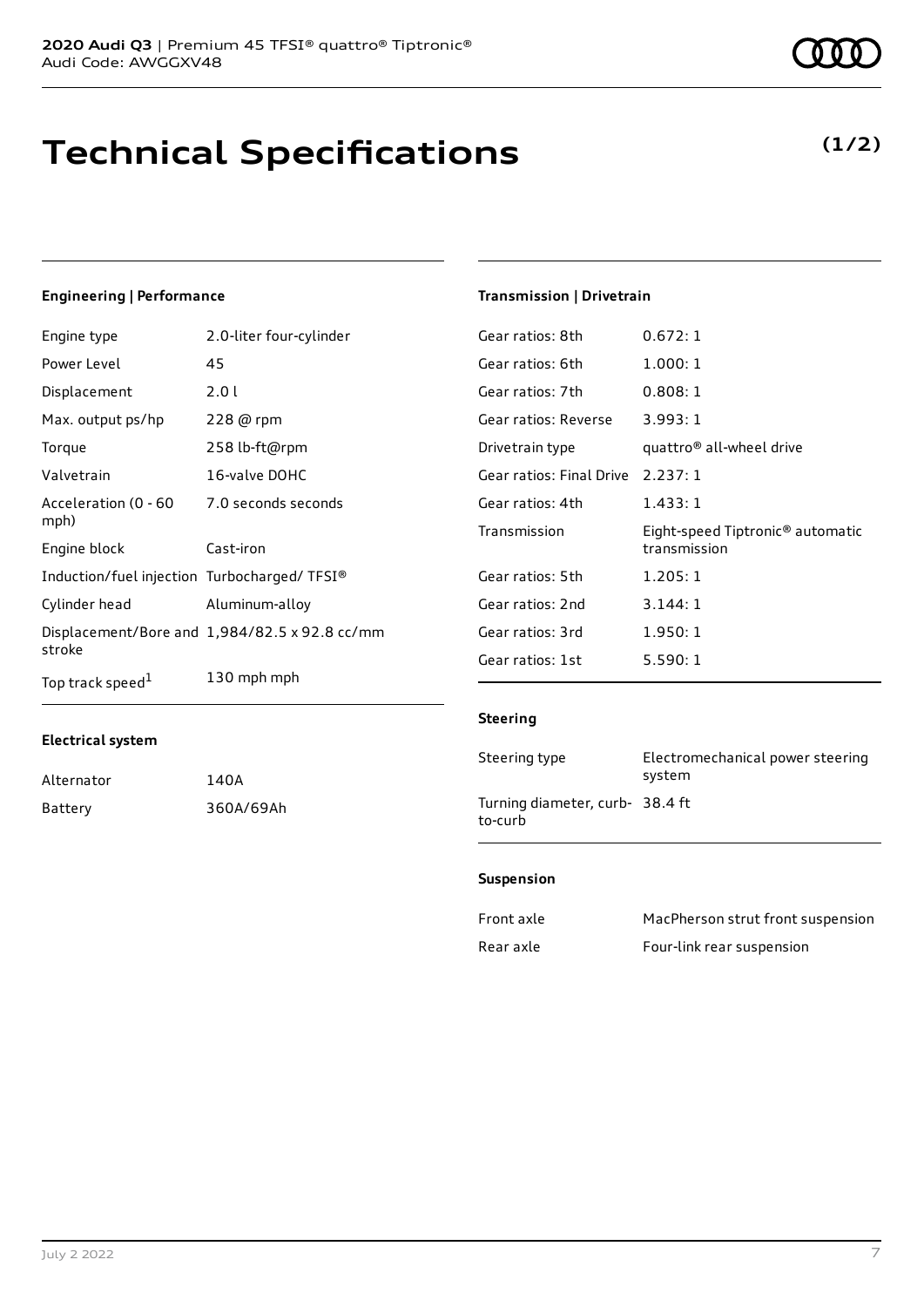# **Technical Specifications**

### **Brakes**

| Front brakes         | 13.4 (ventilated disc) in                                |
|----------------------|----------------------------------------------------------|
| Rear brakes          | 12.2 (ventilated disc) in                                |
| Parking brake        | Electromechanical                                        |
|                      |                                                          |
| <b>Body</b>          |                                                          |
| Material             | Multi-material body construction<br>(steel and aluminum) |
| Corrosion protection | Multistep anti-corrosion protection                      |

#### **Warranty | Maintenance**

| Warranty | 4-year/50,000-mile Audi New |
|----------|-----------------------------|
|          | Vehicle Limited Warranty    |

### **Interior measurements**

| Seating capacity                          | 5                      |
|-------------------------------------------|------------------------|
| Head room with middle 37.6 in<br>sunroof  |                        |
| Head room with front<br>sunroof           | 39.6 in                |
| Shoulder room, front                      | 56.7 in                |
| Leg room, middle                          | $36.1$ in              |
| Shoulder room, middle                     | $55.1$ in              |
| Leg room, front                           | 40.0 in                |
| Cargo volume, rear<br>seatbacks up/folded | 23.7/48.0 cu ft, cu ft |

### **Exterior Measurements**

| Height                           | 62.9 in  |
|----------------------------------|----------|
| Overall width without<br>mirrors | 72.8 in  |
| Length                           | 176.6 in |
| Wheelbase                        | 105.5 in |
| Drag coefficient                 | 0.36 Cw  |
| Overall width with<br>mirrors    | 79.7 in  |
| Track rear                       | 61.9 in  |
| Track front                      | 62.2 in  |
| Curb weight                      | 3905 lb  |
| Ground clearance,<br>loaded      | 29.9 in  |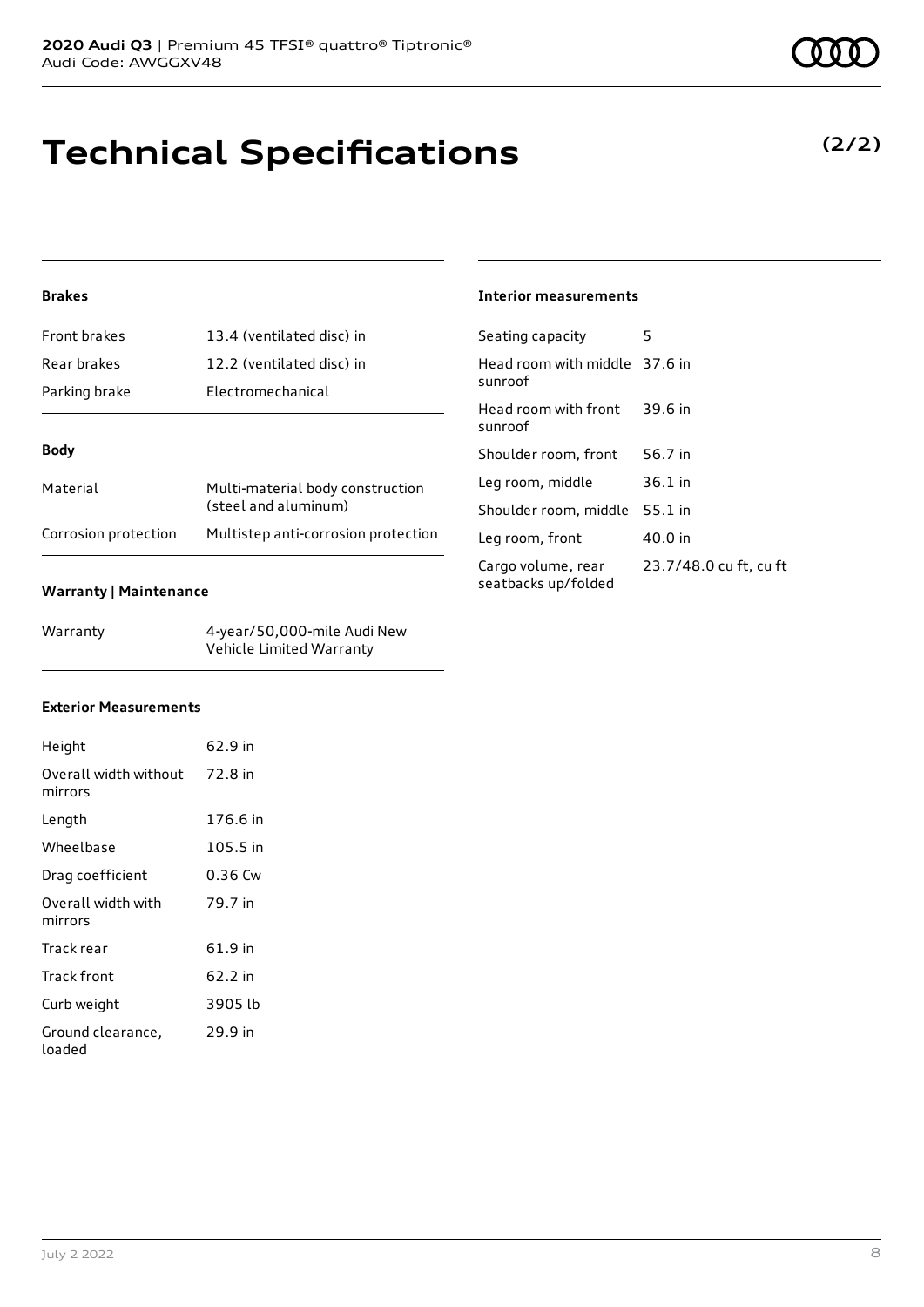### **Consumption- and emission**

**Consumption by NEDC**

combined 22 mpg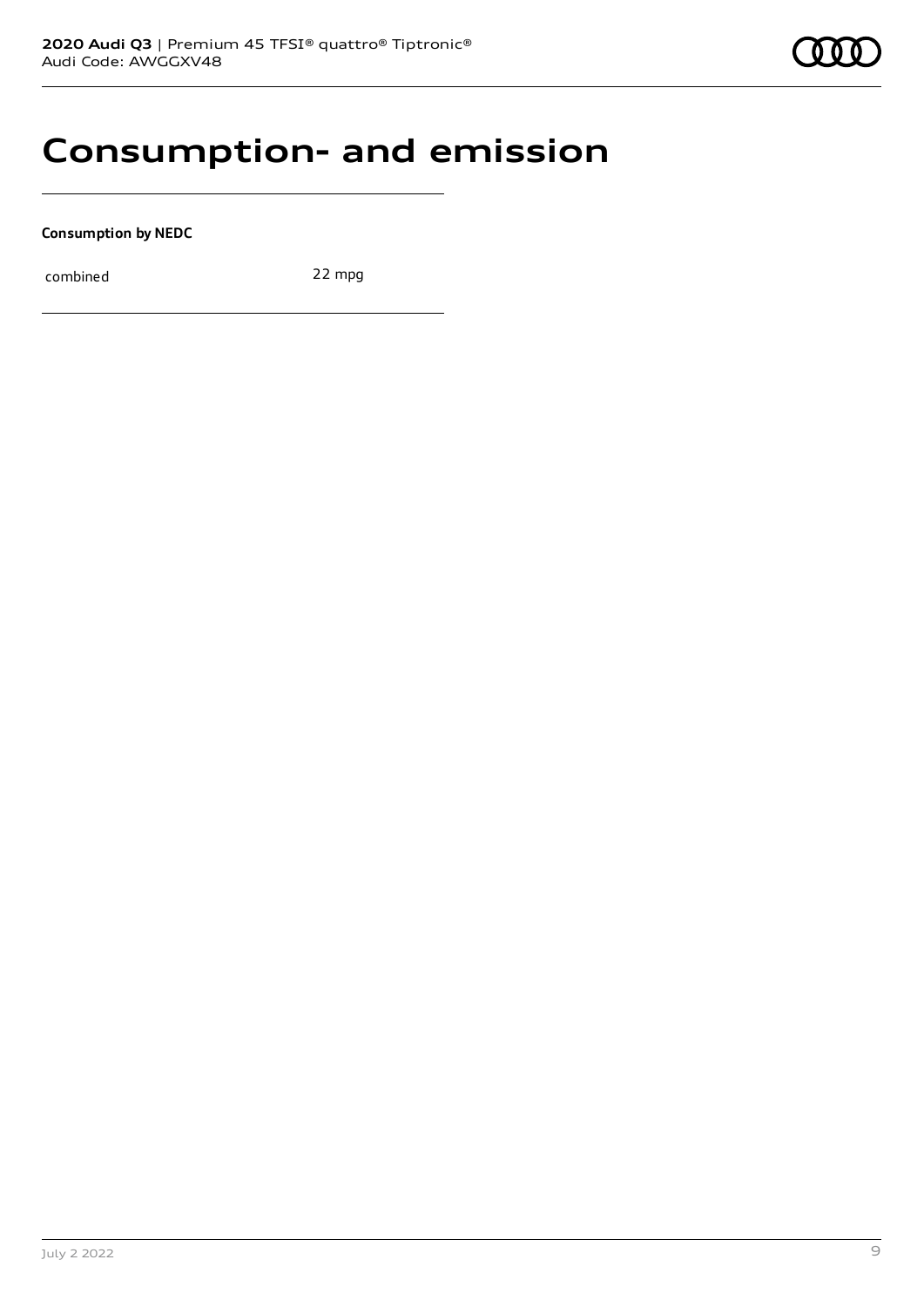

### **Contact**

Dealer **Audi Creve Coeur**

11830 Olive Blvd. 63141 Creve Coeur MO

Phone: +13143011700 FAX: 3143011738

www: [https://www.audicrevecoeur.com](https://www.audicrevecoeur.com/)